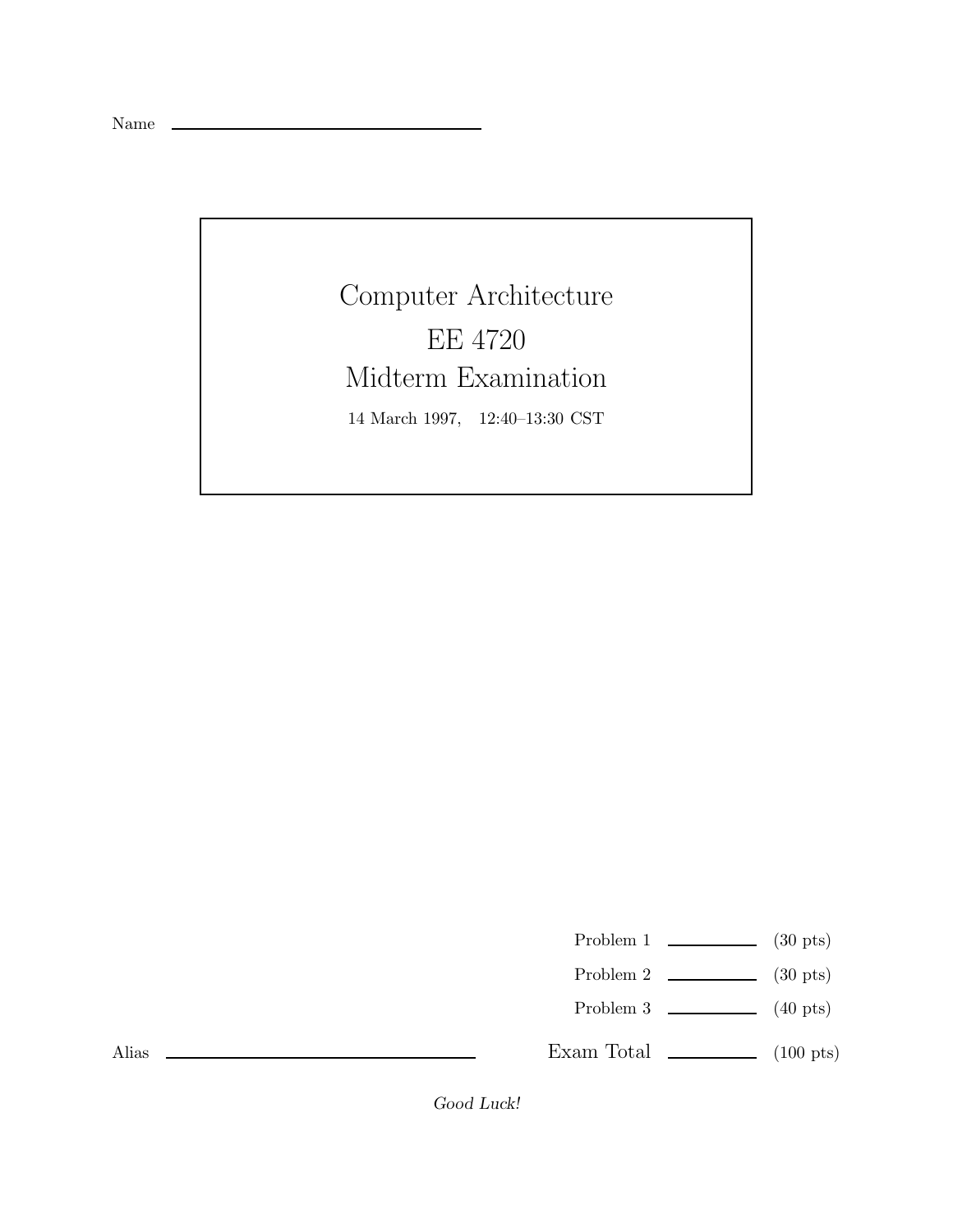Problem 1: Consider a new instruction, mems  $r1, (r2)$ , which loads and examines consecutive memory words, starting at the address stored in r2, until a word equal to the contents of r1 is loaded. When the instruction finishes, r2 will have the address of the matching word. (The loaded words are not written to registers, although they might be temporarily stored somewhere.) For example, if the contents of r1 was 123 and the contents of r2 was 1000, and a 123 were stored at memory location 1016 (and not at memory locations before 1016), then after mems  $r1$ ,  $(r2)$ executed there would be a 1016 in r2.

(a) Modify the pipeline to implement this instruction and show its execution on the modified pipeline (ID, EX, etc.). Show only the data connections on the modified pipeline, not control or changes in the IR path. When showing the execution of mems briefly explain what is happening in each stage. The implementation can be either low cost or high speed. (10 pts)

(Hint: first do part b. Then returning to this part, try to figure out how the instruction might execute. Use this to modify the pipeline and to solve part c. Even if the execution is based on a wild guess, it can still be used for part c.)

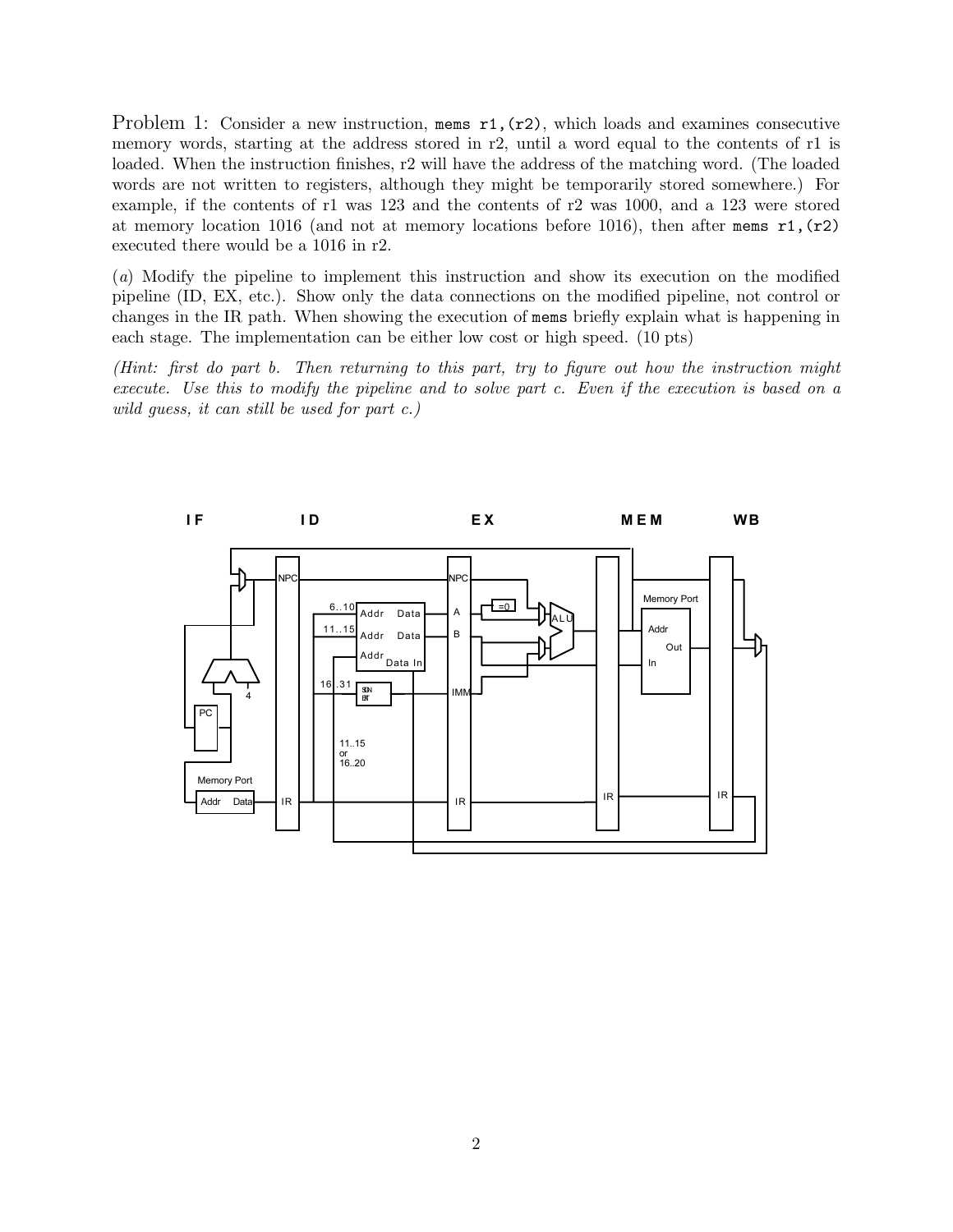Problem 1, continued.

(b) Write a DLX program that performs the same function as mems. (10 pts)

(c) Compare the time needed to execute mems to the time needed to run the program when the word is found after 1000 loads. (10 pts)

Reference Information:

| Instruction type/opcode | <b>Instruction Meaning</b>                                                          |
|-------------------------|-------------------------------------------------------------------------------------|
| LW, SW                  | Load word, store word (to/from integer registers)                                   |
| ADD, ADDI, ADDU, ADDUI  | Add, add immediate (all immediates are 16 bits); signed and unsigned                |
| AND, ANDI               | And, and immediates                                                                 |
| LHI                     | Load high immediate—loads upper half of register with immediate                     |
| $S_{-}$                 | Set conditional: "_" may be LT, GT, LE, GE, EQ, NE                                  |
| BEQZ, BNEZ              | Branch GPR equal/not equal to zero; 16-bit offset from $PC+4$                       |
| J, JR                   | Jumps: 26-bit offset from $PC+4$ (J) or target in register (JR)                     |
| JAL, JALR               | Jump and link: save $PC+4$ in R31, target is PC-relative (JAL) or a register (JALR) |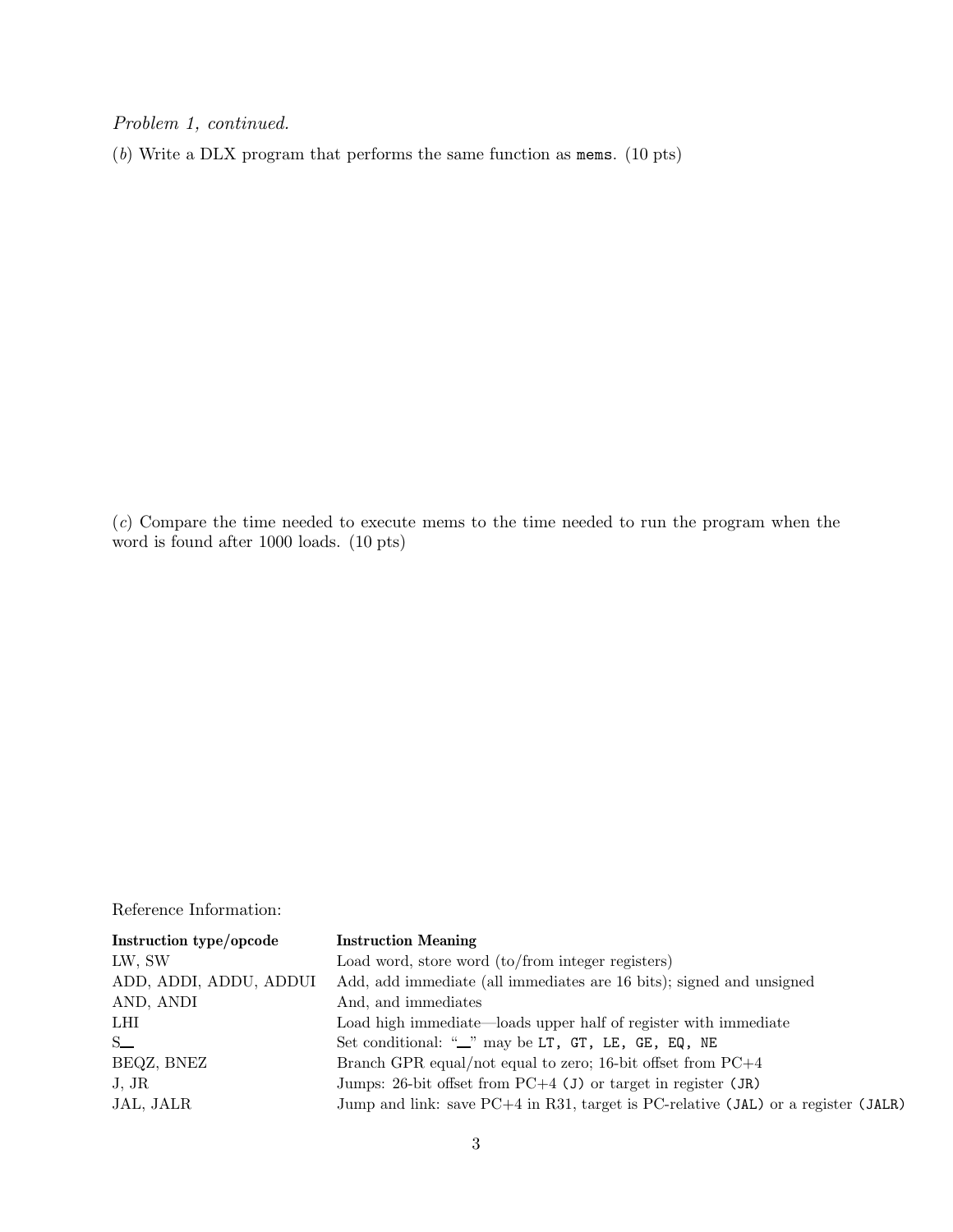Problem 2: Suppose arithmetic instructions skipped the MEM stage, going straight from EX to WB, saving a cycle.

(a) Because the register memory has only one write port, this scheme introduces a structural hazard in the WB stage. Find a sequence of instructions that encounter the hazard, show how they would execute (IF ID, etc.) if nothing were done about the hazard, and show where the hazard occurs. (7 pts)

(b) Ignoring the hazard, show how the pipeline would have to be modified to accommodate such instructions. Show both data and control (IR path) modifications. (8 pts)



(c) Describe two ways the structural hazard could be dealt with without delaying execution. (8 pts)

(d) Is this skipping of the MEM stage for arithmetic instructions worthwhile? (Hint: It depends on whether register forwarding is used.) Explain, stating any reasonable assumptions about pipeline features. (7 pts)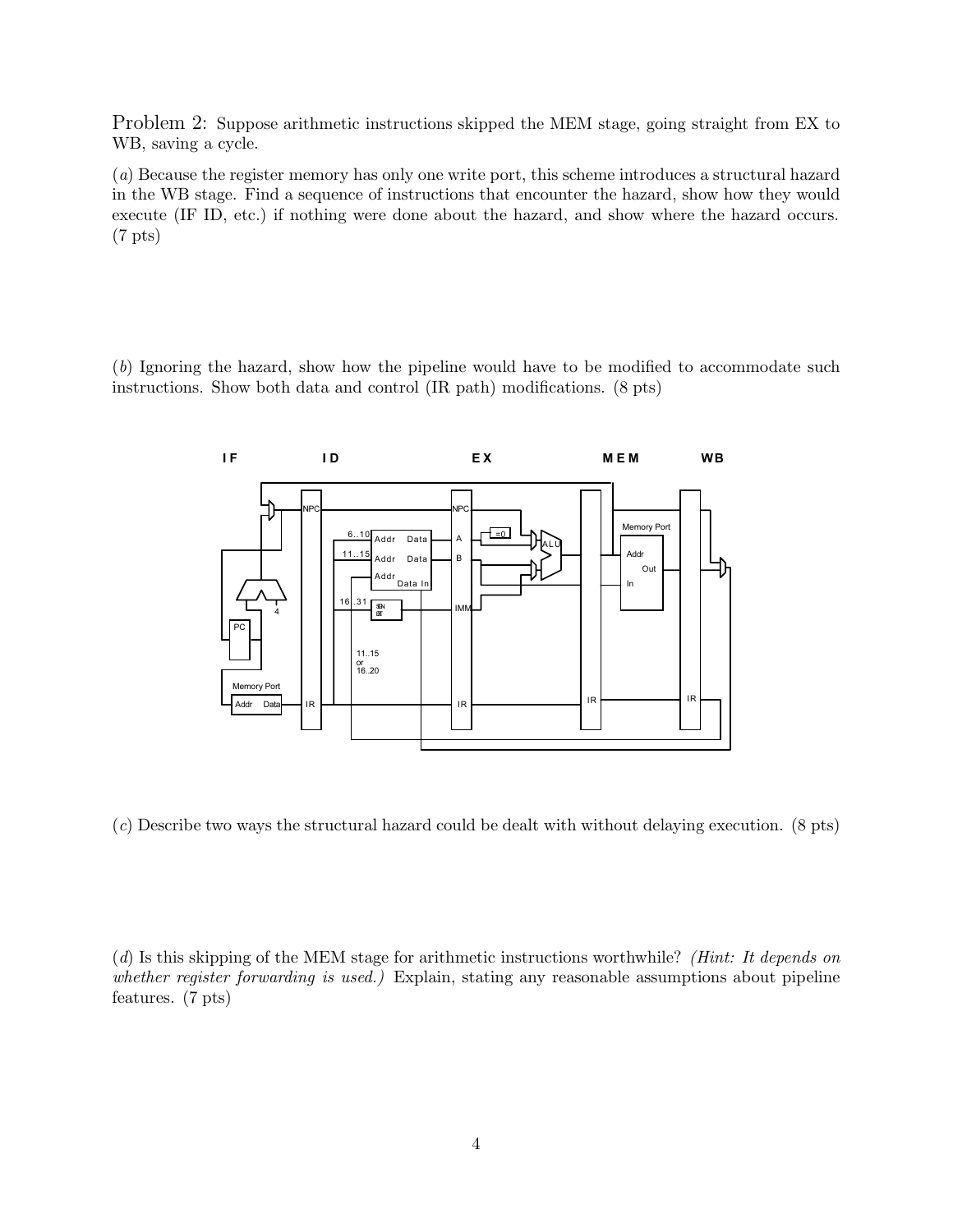Problem 3: Answer each question below and on the next page.

(a) An ISA defines 200 out of 256 possible opcodes. An implementation can raise an illegal instruction exception when any of the unused instructions are encountered, or it might allow the instruction to execute (with the result being undefined). The first option is more expensive than the second. Why is the first option still the better choice? (8 pts)

(b) Describe two differences between a trap instruction and a subroutine call (jump and link). (8 pts)

(c) Why is the pipelined DLX implementation able to start fetching registers before decoding the instruction? (8 pts)

*It's not over yet, more problems on next page.*